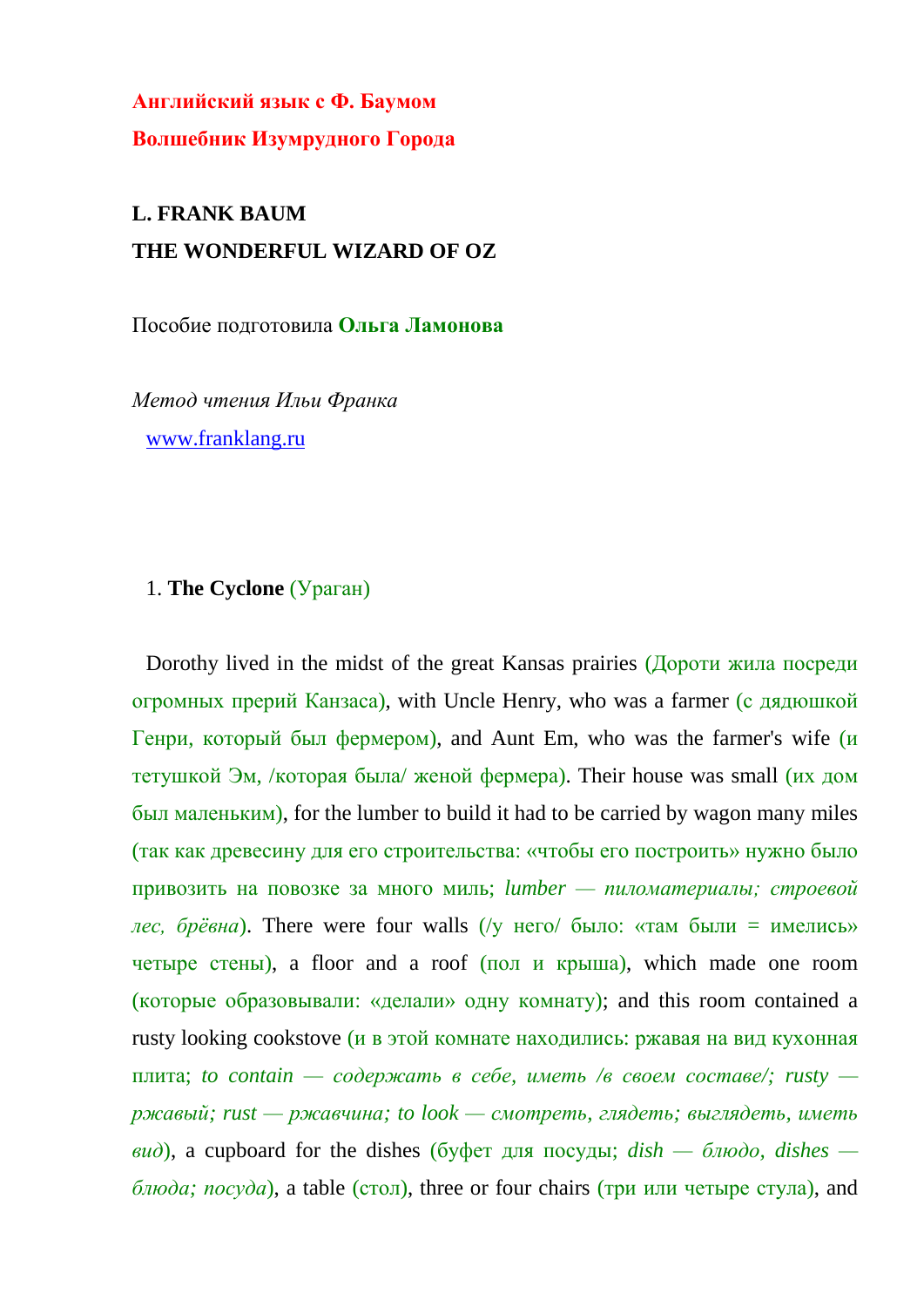the beds (и кровати).

Dorothy ['dora $\theta$ I], Kansas ['kænzas], prairie ['pre(a)rI], uncle [Ankl], aunt  $[a:nt]$ , lumber [' $l$ Ambə], cookstove [' $k$ ukstəuv]

Dorothy lived in the midst of the great Kansas prairies, with Uncle Henry, who was a farmer, and Aunt Em, who was the farmer's wife. Their house was small, for the lumber to build it had to be carried by wagon many miles. There were four walls, a floor and a roof, which made one room; and this room contained a rusty looking cookstove, a cupboard for the dishes, a table, three or four chairs, and the beds.

Uncle Henry and Aunt Em had a big bed in one corner (у дядюшки Генри и тетушки Эм была большая кровать в одном углу /комнаты/), and Dorothy a little bed in another corner (а у Дороти — маленькая кровать в другом углу). There was no garret at all (чердака не было вовсе; *at all — вовсе*), and no cellar except a small hole dug in the ground (не было и подвала, за исключением небольшой ямы, выкопанной в земле; *hole — дыра, отверстие; яма; to dig копать, рыть*), called a cyclone cellar (называемой = *которую называли* ураганным подвалом), where the family could go (куда семья могла бы пойти  $=$ спуститься) in case one of those great whirlwinds arose (в случае, если бы поднялся один из тех сильных ураганов; *great — большой, огромный; сильный, интенсивный; to arise — возникать, появляться; whirlwind — вихрь; смерч, ураган; whirl — кружение, завихрение, вихрь*) mighty enough to crush any building in its path (мощных настолько, чтобы разрушить любое здание на своем пути; *to crush — давить, жать; сокрушать; path — тропинка; тропа;*   $nvm_1$ , *стезя*). It was reached by a trap door in the middle of the floor ( $\mu$ <sup>o</sup> него = *до подвала* добирались через люк в середине пола = через люк, расположенный посередине комнаты; *to reach — протягивать /например,*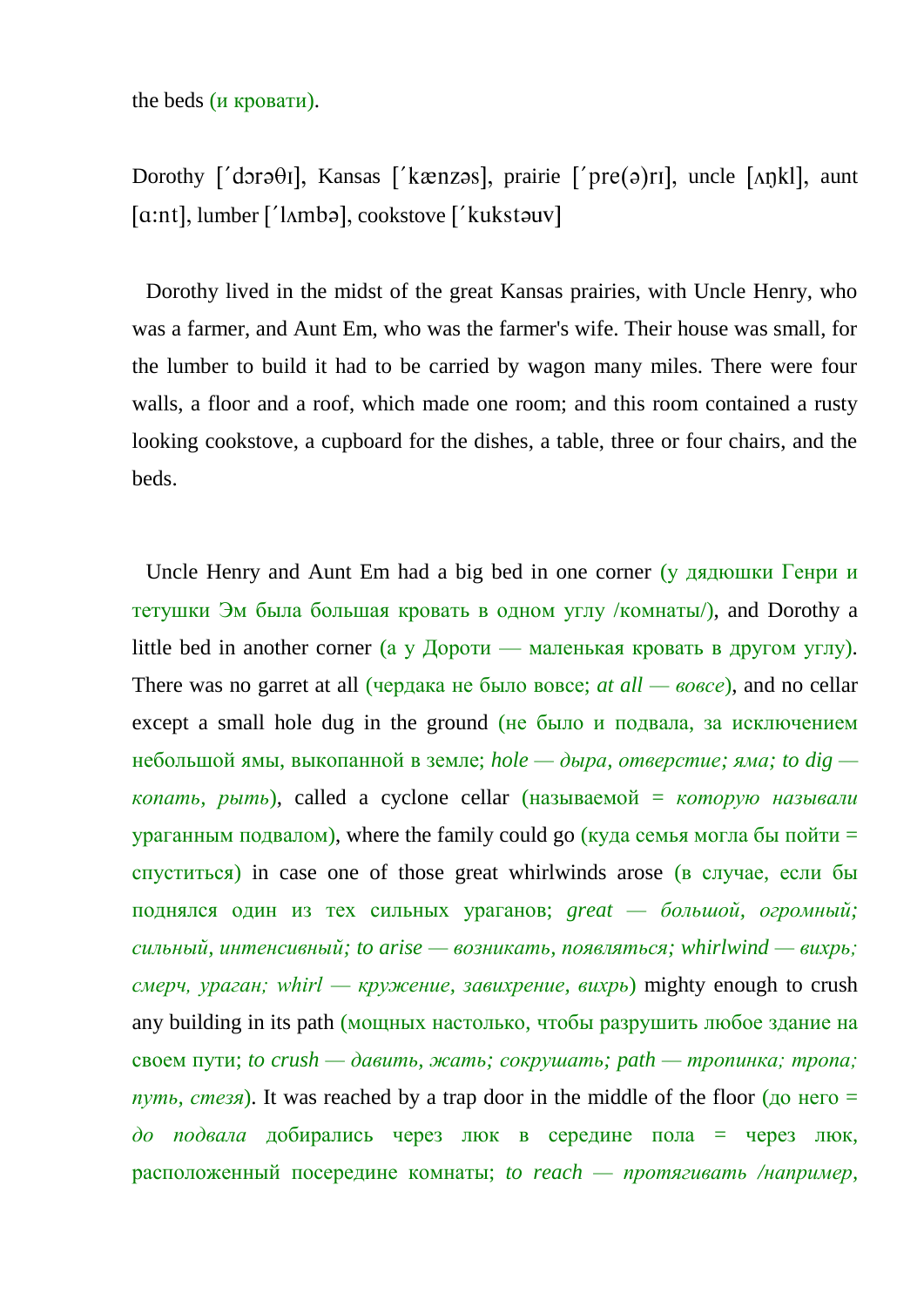*руку/; достигать, добираться; trapdoor — люк, опускная дверь; trap капкан, силок, ловушка; западня*), from which a ladder led down into the small, dark hole (от которого лестница вела вниз, в маленькую, темную яму; *ladder — /приставная/ лестница; to lead*).

#### garret ['gærɪt], cellar ['selə], cyclone ['saɪkləun], whirlwind ['wə:lwind]

Uncle Henry and Aunt Em had a big bed in one corner, and Dorothy a little bed in another corner. There was no garret at all, and no cellar — except a small hole dug in the ground, called a cyclone cellar, where the family could go in case one of those great whirlwinds arose, mighty enough to crush any building in its path. It was reached by a trap door in the middle of the floor, from which a ladder led down into the small, dark hole.

When Dorothy stood in the doorway and looked around (когда Дороти стояла в дверях и смотрела вокруг; *doorway — дверной проем; to look around смотреть вокруг, оглядываться*), she could see nothing but the great gray prairie on every side (она не могла видеть ничего, кроме огромной = *бескрайней* серой прерии со всех сторон: «с каждой стороны»). Not a tree nor a house broke the broad sweep of flat country (ни дерево, ни дом не нарушали широкого простора равнинной местности; *to break — ломать; прерывать, нарушать; sweep — выметание, подметание; пространство, охватываемое взглядом, простор; to sweep — мести; flat — плоский; country — страна; местность*) that reached to the edge of the sky in all directions (которая доходила до края неба во всех направлениях; *edge — острие, лезвие; край, кромка*). The sun had baked the plowed land into a gray mass (солнце обожгло вспаханную землю, /превратив ее/ в серую массу; *to bake — печь, выпекать; припекать, сушить; to plow — пахать*), with little cracks running through it (с маленькими трещинками, бегущими по ней; *to run — бежать, бегать; тянуться, простираться*).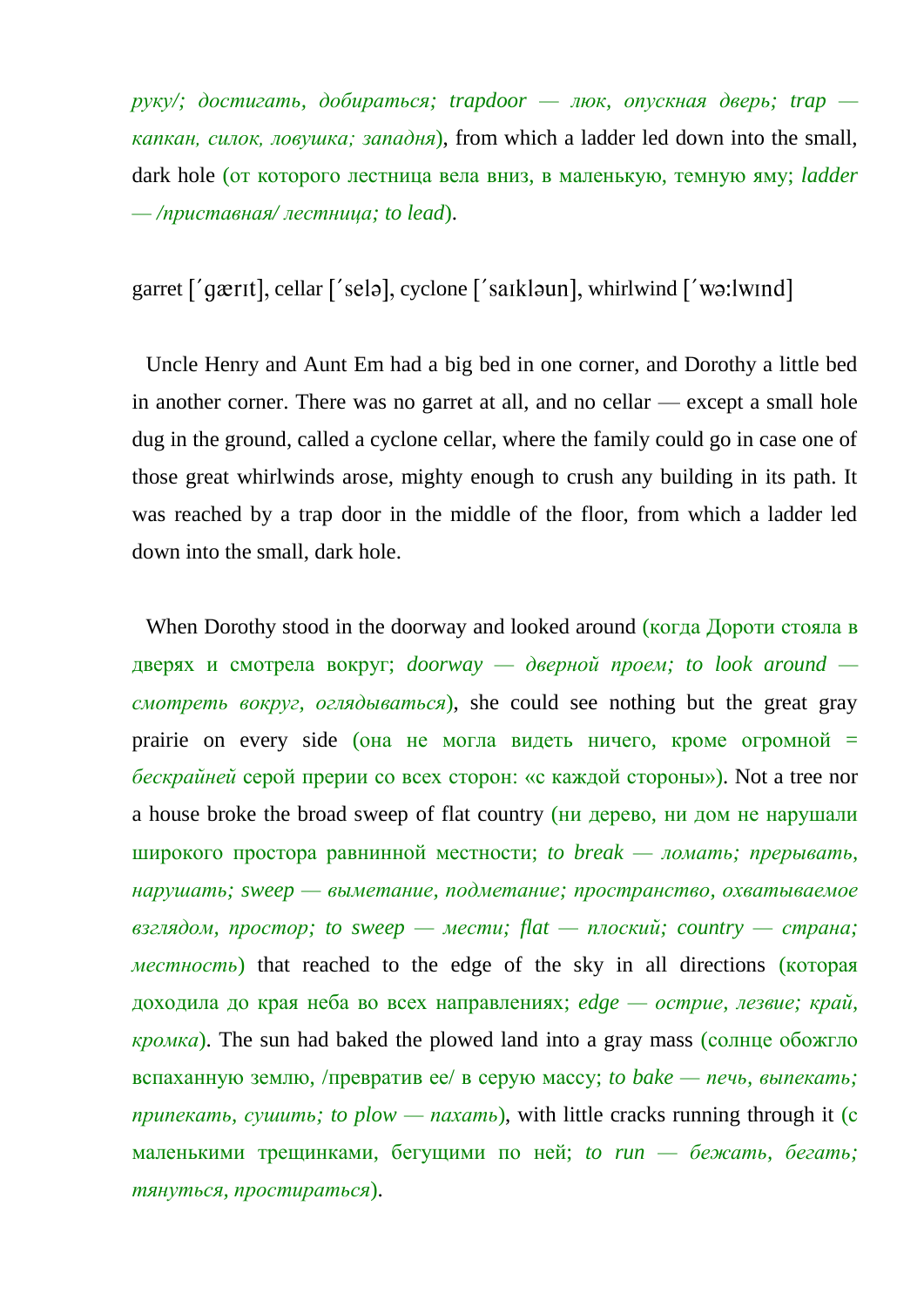doorway ['do:wei], sweep [swi:p], plow [plau], mass [ $me$ s]

When Dorothy stood in the doorway and looked around, she could see nothing but the great gray prairie on every side. Not a tree nor a house broke the broad sweep of flat country that reached to the edge of the sky in all directions. The sun had baked the plowed land into a gray mass, with little cracks running through it.

Even the grass was not green (даже трава не была зеленой), for the sun had burned the tops of the long blades (ибо солнце выжгло верхи длинных травинок; *blade — лезвие; длинный узкий лист*) until they were the same gray color to be seen everywhere (пока они не стали того же серого цвета, который был виден повсюду). Once the house had been painted (когда-то дом был покрашен; *once — один раз; когда-то, некогда*), but the sun blistered the paint (но солнце облупило краску; *blister — волдырь, водяной пузырь; to blister вызывать пузыри*) and the rains washed it away (и дожди смыли ее; *to wash мыть; to wash away — смывать, вымывать*), and now the house was as dull and gray as everything else (и теперь дом был таким же тусклым и серым, как и все остальное; *dull — тупой; скучный; тусклый, серый*).

#### grass [ $gras$ ], green [ $gri:n$ ], burn [ $bə:n$ ], blister [' $blistə$ ]

Even the grass was not green, for the sun had burned the tops of the long blades until they were the same gray color to be seen everywhere. Once the house had been painted, but the sun blistered the paint and the rains washed it away, and now the house was as dull and gray as everything else.

When Aunt Em came there to live she was a young, pretty wife (когда тетушка Эм приехала туда жить, она была молодой, прелестной женой).

The sun and wind had changed her, too (солнце и ветер изменили и ее тоже).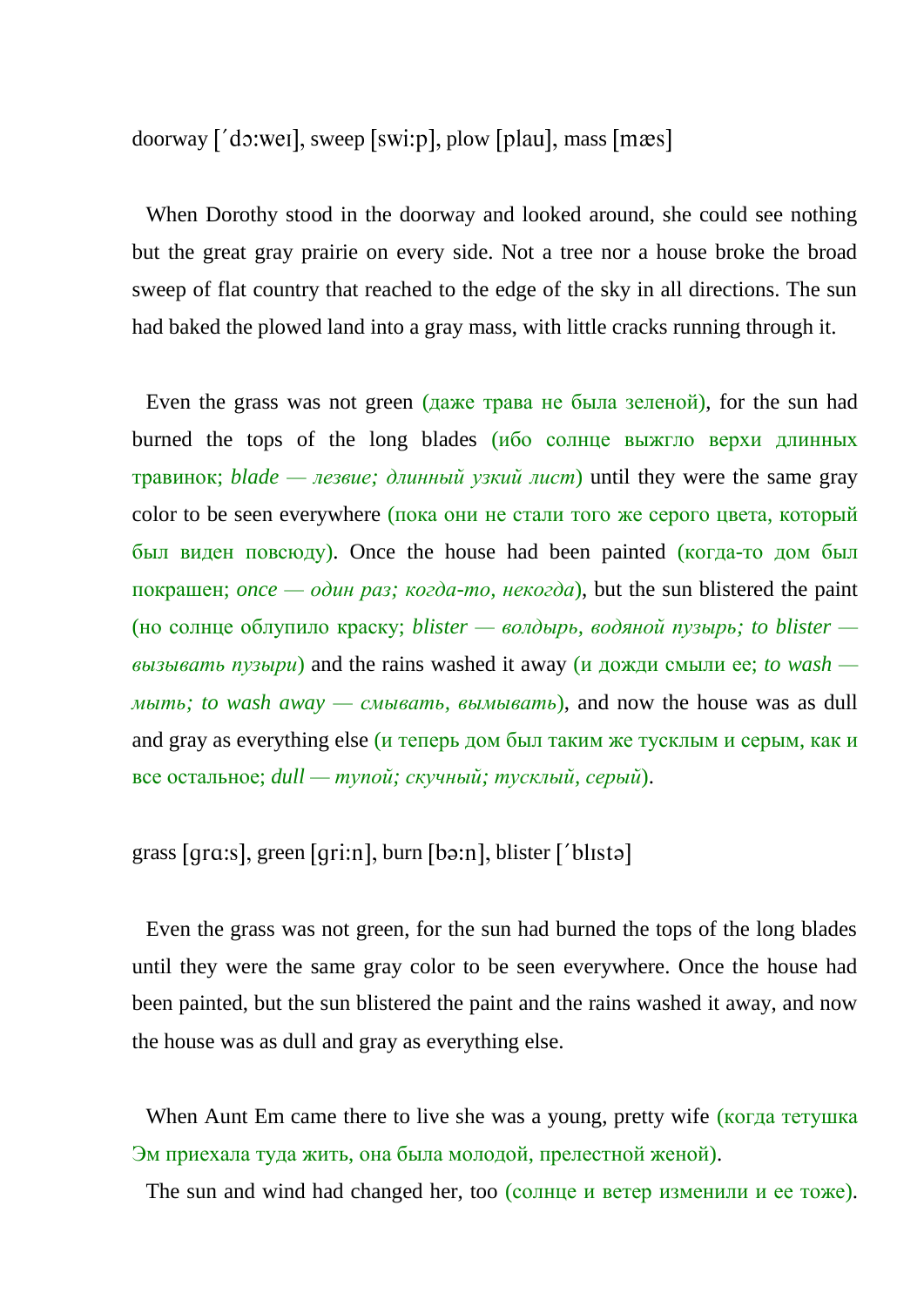They had taken the sparkle from her eyes (они забрали блеск из ее глаз  $=$  они лишили ее глаза блеска; *sparkle — искорка; блеск, сверкание; spark — искра; to sparkle — искриться, сверкать*) and left them a sober gray (и оставили их неяркого серого /цвета/; *to leave — оставлять; sober — трезвый; неяркий, спокойный /о цвете/*); they had taken the red from her cheeks and lips (они забрали румянец ее щек и красноту ее губ; *red — красный цвет, краснота*), and they were gray also (и они также были серыми). She was thin and gaunt (она была худая и костлявая; *thin — тонкий; худой; gaunt — сухопарый; костлявый*), and never smiled now (и теперь никогда не улыбалась). When Dorothy, who was an orphan, first came to her (когда Дороти, которая была сиротой, впервые приехала к ней), Aunt Em had been so startled by the child's laughter (тетушка Эм была настолько напугана смехом девочки: «ребенка») that she would scream and press her hand upon her heart (что вскрикивала и прижимала /свою/ руку к /своему/ сердцу /каждый раз/; *scream — вопль, пронзительный крик; to scream — пронзительно кричать, вопить; would scream — вскрикивала /повторяющееся действие в прошлом/*) whenever Dorothy's merry voice reached her ears (всякий раз, когда веселый голосок Дороти долетал до ее ушей; *whenever — всякий раз, когда; to reach протягивать; доходить, достигать слуха*); and she still looked at the little girl with wonder (и она все еще глядела на маленькую девочку с удивлением) that she could find anything to laugh at (что та могла найти над чем посмеяться: «найти что-то, /чтобы/ посмеяться над /этим/»).

### young  $[i \land n]$ , sober ['sauba], gaunt  $[q \circ n]$ , laughter [' $[a$ :fta]

When Aunt Em came there to live she was a young, pretty wife.

The sun and wind had changed her, too. They had taken the sparkle from her eyes and left them a sober gray; they had taken the red from her cheeks and lips, and they were gray also. She was thin and gaunt, and never smiled now. When Dorothy, who was an orphan, first came to her, Aunt Em had been so startled by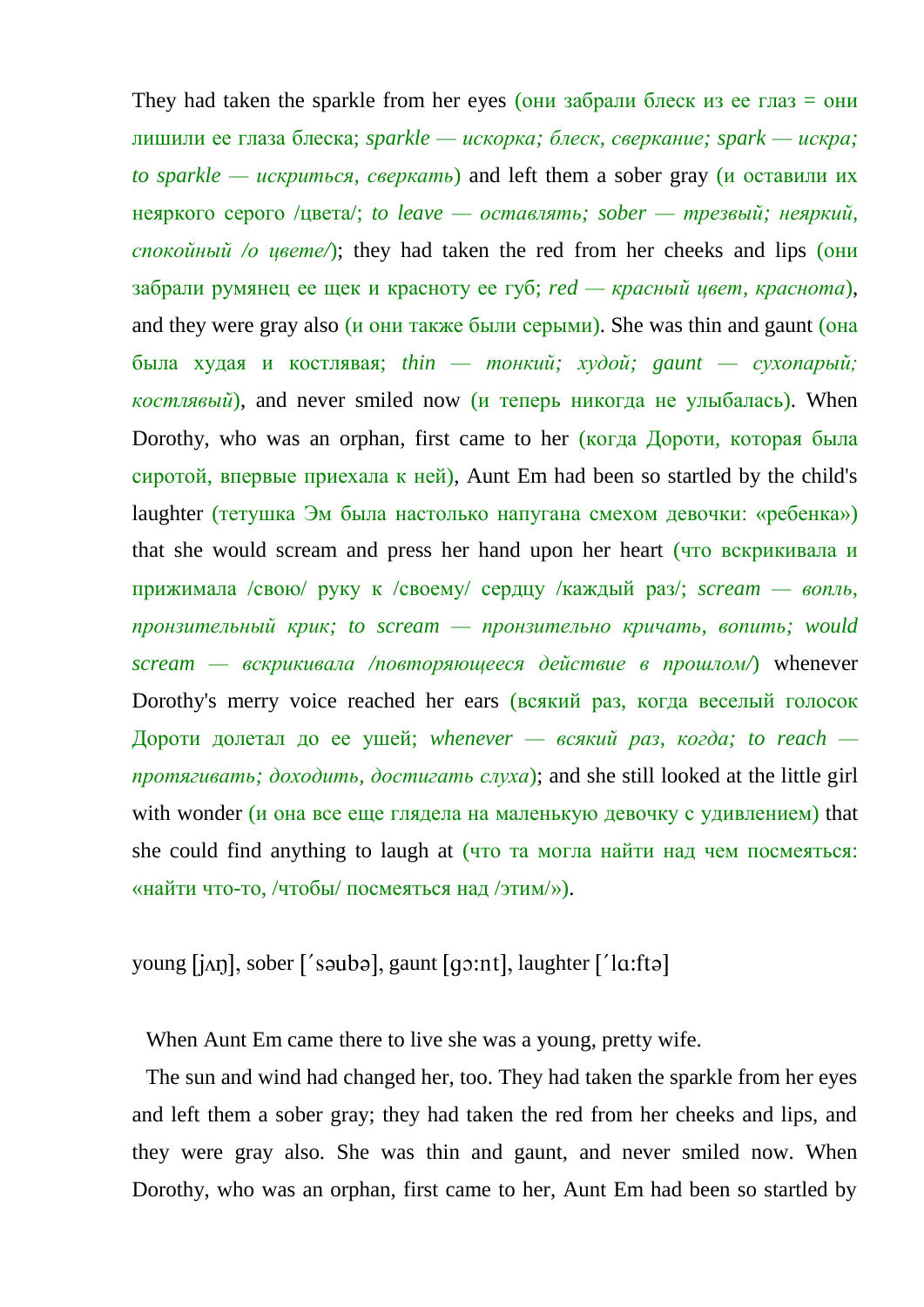the child's laughter that she would scream and press her hand upon her heart whenever Dorothy's merry voice reached her ears; and she still looked at the little girl with wonder that she could find anything to laugh at.

Uncle Henry never laughed (дядюшка Генри никогда не смеялся). He worked hard from morning till night (он много работал с утра до ночи; *hard жесткий; сильно, интенсивно; настойчиво, упорно; to work hard — много работать*) and did not know what joy was (и не знал, что такое радость). He was gray also (он тоже был серым), from his long beard to his rough boots (от длинной бороды до грубых ботинок), and he looked stern and solemn (и выглядел он суровым и серьезным; *solemn — торжественный; важный, серьезный*), and rarely spoke (и говорил редко; *rare — редкий; to speak*).

It was Toto that made Dorothy laugh (именно Тото заставлял Дороти смеяться; *to make smb. do smth. — заставлять, побуждать кого-либо делать что-либо*), and saved her from growing as gray as her other surroundings (и уберег ее от того, чтобы она стала такой же серой, как все ее окружение; *to save — спасать; уберегать; to grow — расти; делаться, становиться; surroundings — окрестности; среда, окружение; to surround — окружать*). Toto was not gray (Тото не был серым; *gray — серый; мрачный,*   $\delta$ езрадостный); he was a little black dog (он был небольшим черным псом = это был маленький черный песик), with long silky hair and small black eyes (с длинной шелковистой шерстью и маленькими черными глазками; *silk шелк; hair — волосы; шерсть /собаки, кошки и т. п./*) that twinkled merrily on either side of his funny, wee nose (которые весело поблескивали с каждой стороны = *по обеим сторонам* его забавного крошечного носа; *twinkle мигание; огонек, блеск в глазах; to twinkle — блестеть, сверкать; wee крошечный, маленький*). Toto played all day long (Тото играл весь день напролет), and Dorothy played with him (и Дороти играла вместе с ним), and loved him dearly (и нежно его любила; *dearly — нежно, ласково, любовно, с любовью /с глаголом 'to love' или ему подобными/; dear — дорогой*).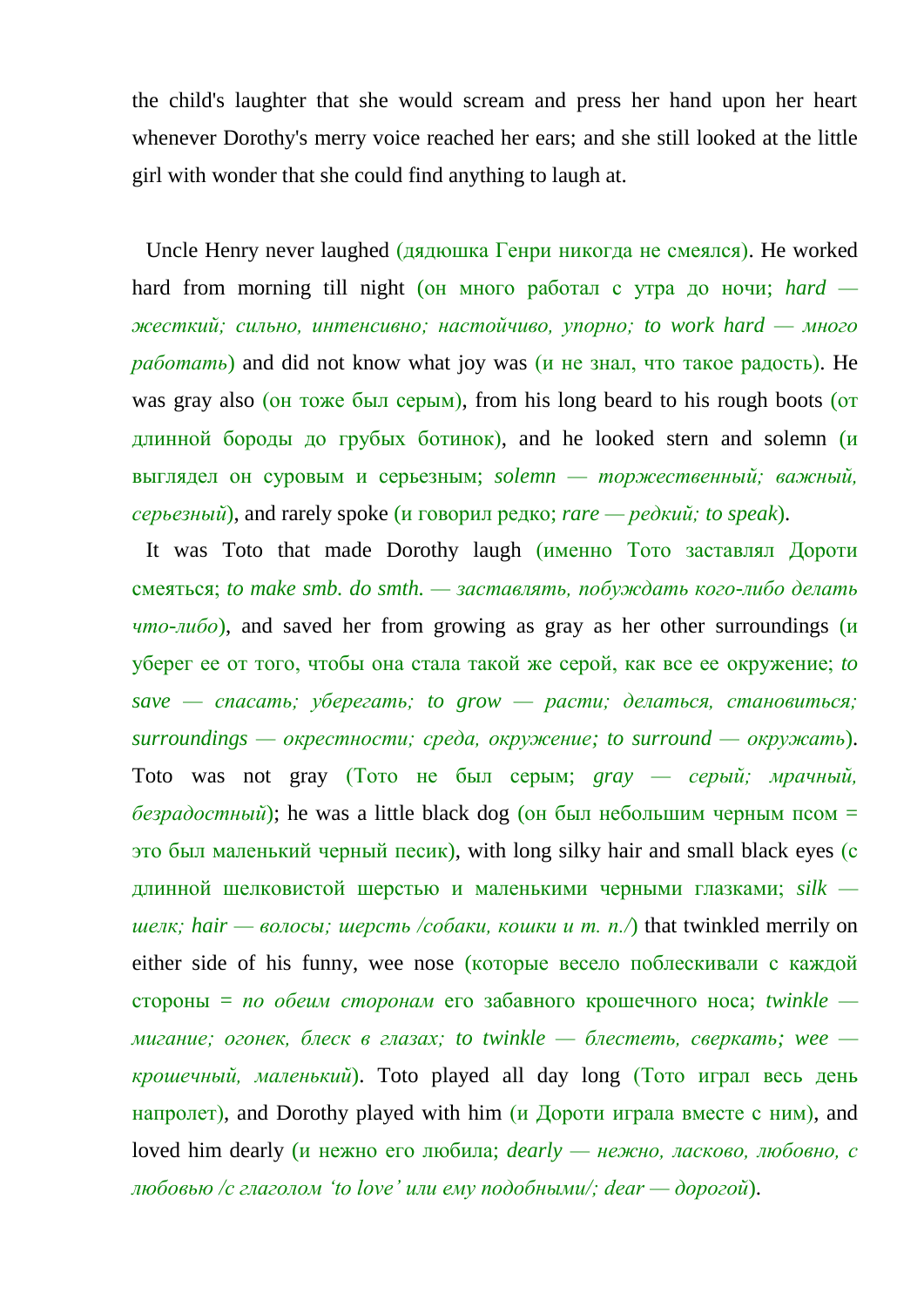joy [dʒɔɪ], beard [bɪəd], rough [rʌf], solemn ['soləm], surrounding [sə'raundɪŋ]

Uncle Henry never laughed. He worked hard from morning till night and did not know what joy was. He was gray also, from his long beard to his rough boots, and he looked stern and solemn, and rarely spoke.

It was Toto that made Dorothy laugh, and saved her from growing as gray as her other surroundings. Toto was not gray; he was a little black dog, with long silky hair and small black eyes that twinkled merrily on either side of his funny, wee nose. Toto played all day long, and Dorothy played with him, and loved him dearly.

Today, however, they were not playing (сегодня, однако, они не играли). Uncle Henry sat upon the doorstep and looked anxiously at the sky (дядюшка Генри сидел на пороге и тревожно глядел на небо), which was even grayer than usual (которое было даже более серым, чем обычно). Dorothy stood in the door with Toto in her arms (Дороти стояла в дверях с Тото на руках), and looked at the sky too (и тоже глядела на небо). Aunt Em was washing the dishes (тетушка Эм мыла посуду).

From the far north they heard a low wail of the wind (с далекого севера  $=$ *далеко на севере* они услышали глухое завывание ветра; *low — низкий; тихий, негромкий /о звуке/; wail — продолжительный скорбный крик; вопль; завывание /ветра и т. п./; to wail — выть*), and Uncle Henry and Dorothy could see where the long grass bowed in waves before the coming storm (и дядюшка Генри и Дороти могли видеть, где длинная трава сгибалась = *колыхалась* волнами перед наступающим ураганом; *to bow — гнуться, сгибаться; to come — приходить; coming — грядущий, наступающий*). There now came a sharp whistling in the air from the south (вскоре в воздухе раздался громкий свист с юга; *sharp — острый, остроконечный; громкий, пронзительный, резкий /о звуке/*), and as they turned their eyes that way  $(\mu, \text{ k}$  когда они повернули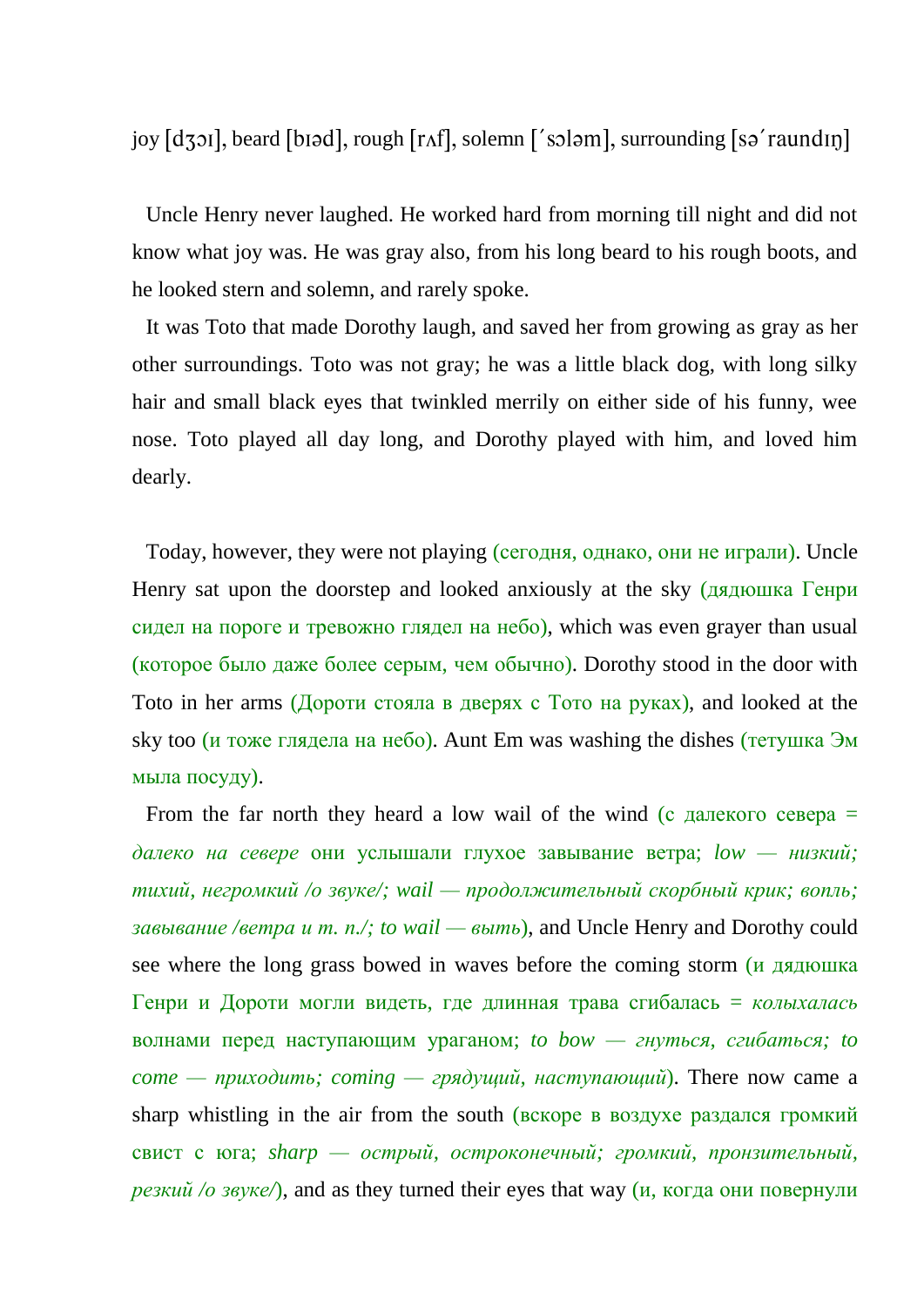свои взоры в ту сторону; *eye — глаз, око; взгляд, взор; way — путь, дорога; направление, сторона*) they saw ripples in the grass coming from that direction also (они увидели, как волны по траве приближаются также и с этого направления; *ripple — зыбь, рябь, небольшая волна /на поверхности воды/*).

# anxiously ['æŋkʃəslɪ], usual ['ju:zuəl], wail [weɪl], whistling ['wɪslɪŋ], ripple  $[rip]$

Today, however, they were not playing. Uncle Henry sat upon the doorstep and looked anxiously at the sky, which was even grayer than usual. Dorothy stood in the door with Toto in her arms, and looked at the sky too. Aunt Em was washing the dishes.

From the far north they heard a low wail of the wind, and Uncle Henry and Dorothy could see where the long grass bowed in waves before the coming storm. There now came a sharp whistling in the air from the south, and as they turned their eyes that way they saw ripples in the grass coming from that direction also.

Suddenly Uncle Henry stood up (внезапно дядюшка Генри встал).

"There's a cyclone coming, Em  $(n\nu_{\text{min}})$  and  $(n\nu_{\text{max}})$ ," he called to his wife (крикнул он /своей/ жене; *to call — кричать, окликать*). "I'll go look after the stock (пойду пригляжу за скотиной; *to look after smb., smth. — следить глазами, взглядом за кем-либо, чем-либо; присматривать, ухаживать за кемлибо, чем-либо; stock — главный ствол /дерева/; скот, поголовье скота*)."

Then he ran toward the sheds (после чего он побежал к сараям) where the cows and horses were kept (где содержались коровы и лошади; *to keep* — *держать*, *не отдавать, оставлять себе; содержать*).

Aunt Em dropped her work and came to the door (тетушка Эм бросила свою работу и подошла к двери; *to drop — капать; стекать каплями; ронять; бросать вниз; оставлять /какое-либо занятие/; drop — капля*). One glance told her of the danger close at hand (один /быстрый/ взгляд подсказал ей, что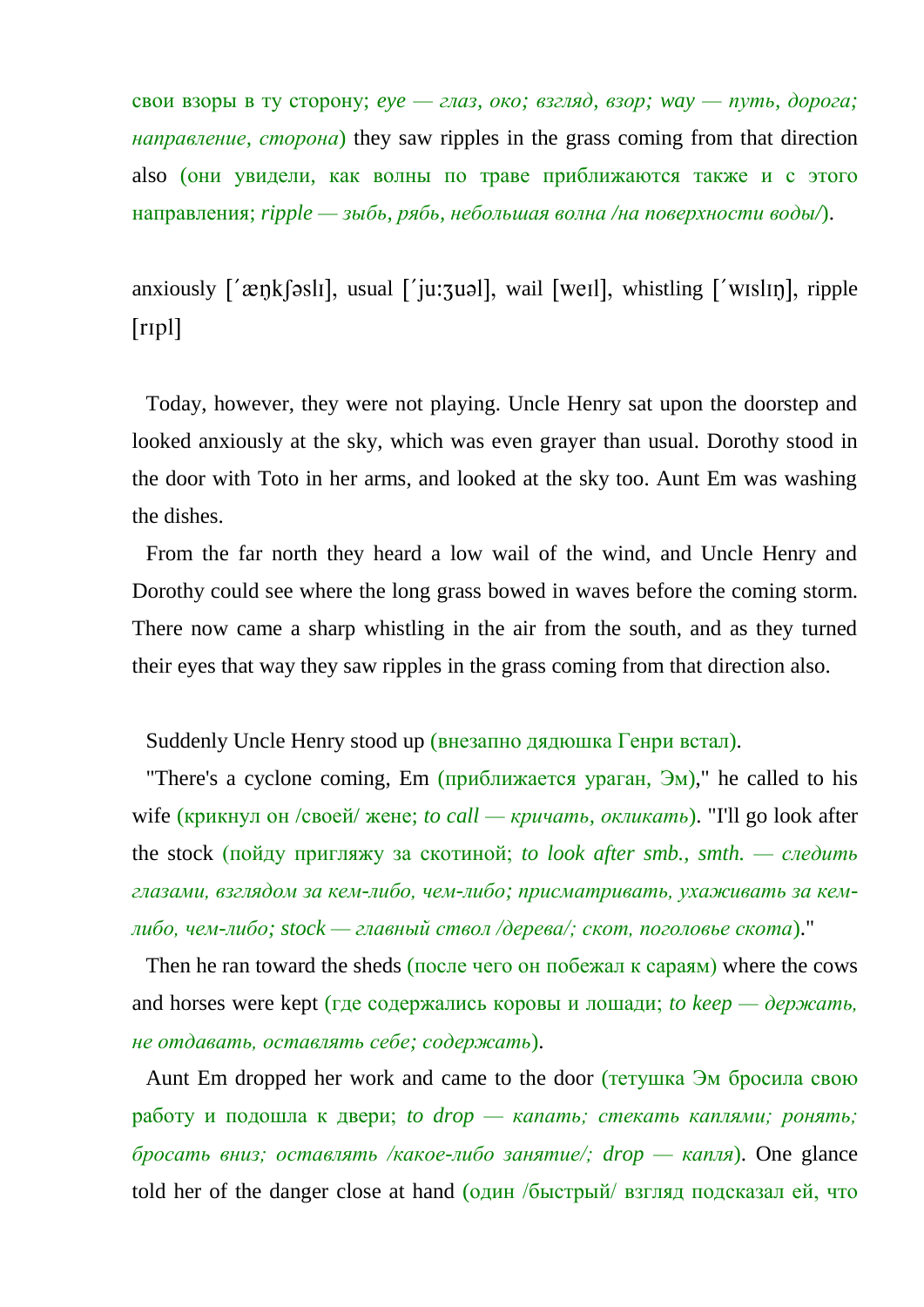опасность совсем близко; *close at hand — рядом, недалеко; букв.: «близко под рукой»*).

"Quick, Dorothy (быстрей, Дороти)!" she screamed (закричала она). "Run for the cellar (беги к подвалу)!"

suddenly ['s $\Lambda$ dnli], cow [kau], glance [ql $\alpha$ :ns], danger ['de $\alpha$ ], quick [kw $\alpha$ ]

Suddenly Uncle Henry stood up.

"There's a cyclone coming, Em," he called to his wife. "I'll go look after the stock. "

Then he ran toward the sheds where the cows and horses were kept.

Aunt Em dropped her work and came to the door. One glance told her of the danger close at hand.

"Quick, Dorothy!" she screamed. "Run for the cellar!"

Toto jumped out of Dorothy's arms and hid under the bed (Тото спрыгнул с рук Дороти и спрятался под кроватью; *to hide — прятаться, скрываться*), and the girl started to get him (и девочка начала доставать его /оттуда/; *to get получать; доставать*). Aunt Em, badly frightened (тетушка Эм, сильно напуганная; *badly — скверно, дурно; /эмоц.-усил./ крайне, очень сильно; to frighten — пугать; fright — сильный внезапный испуг; страх*), threw open the trap door in the floor (распахнула люк в полу; *to throw — бросать, кидать; open — открытый, раскрытый; to throw open — распахнуть*) and climbed down the ladder into the small, dark hole (и спустилась вниз по лестнице в маленькую, темную яму; *to climb — лазить, карабкаться*). Dorothy caught Toto at last and started to follow her aunt (Дороти схватила Тото наконец и последовала: «начала следовать» за своей тетей; *to catch — схватить, поймать*). When she was halfway across the room (когда она была на полпути /к люку/: «была на полпути, /проходя/ через комнату»; *half — половина*) there came a great shriek from the wind (раздался пронзительный вой ветра; *great —*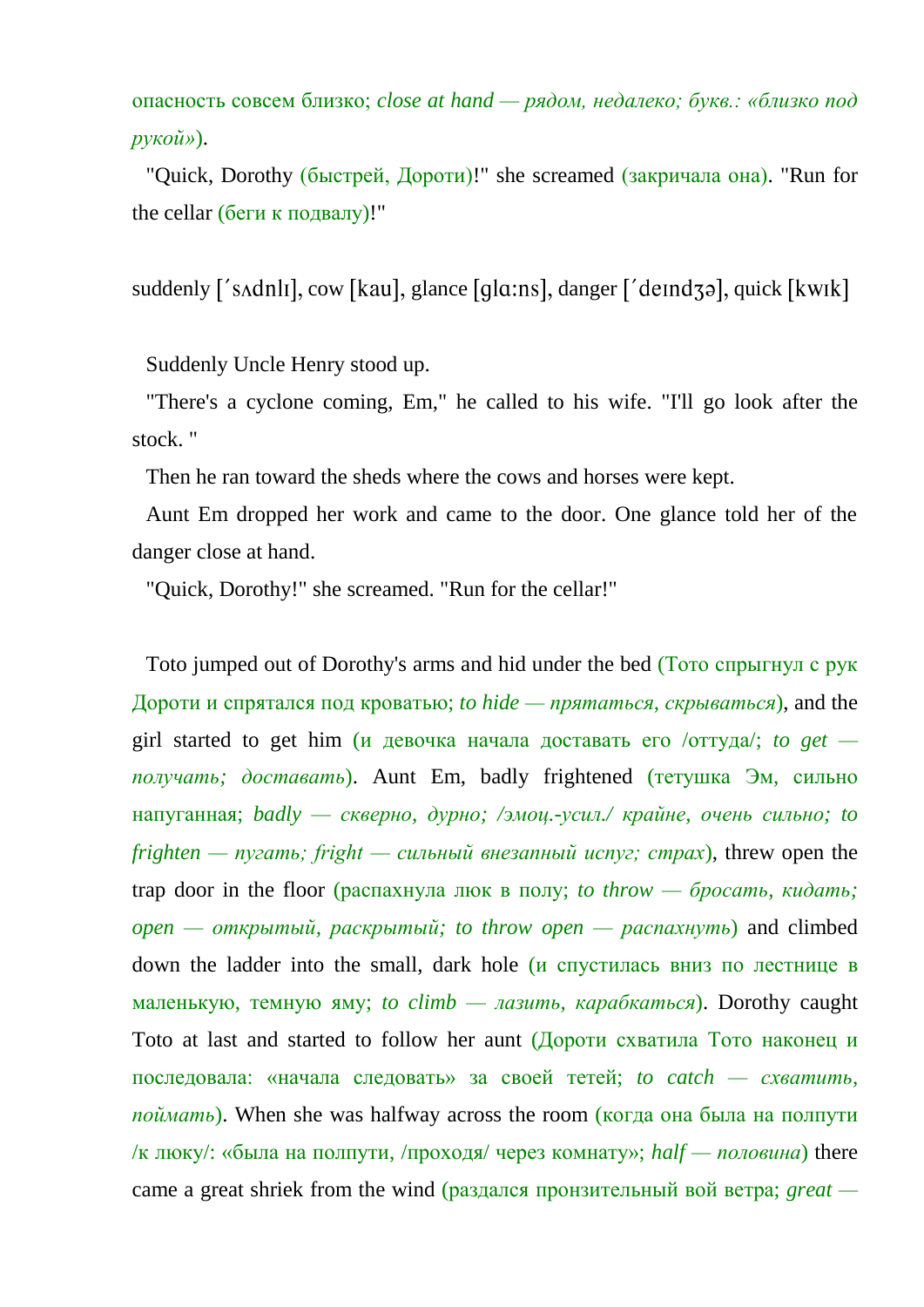*большой, огромный; сильный, интенсивный; shriek — пронзительный, резкий, дикий крик, визг*), and the house shook so hard that she lost her footing (и домик затрясся так сильно, что она потеряла равновесие; *footing — опора для ноги; to lose — терять, утрачивать; to lose one's footing — поскользнуться, оступиться*) and sat down suddenly upon the floor (и неожиданно села на пол; *to sit down — сесть*).

jump [dʒʌmp], frightened ['fraɪtnd], climb [klaɪm], half-way [ hɑ:f'weɪ], shriek  $[$  $[$  $r$ i: $k]$ 

Toto jumped out of Dorothy's arms and hid under the bed, and the girl started to get him. Aunt Em, badly frightened, threw open the trap door in the floor and climbed down the ladder into the small, dark hole. Dorothy caught Toto at last and started to follow her aunt. When she was halfway across the room there came a great shriek from the wind, and the house shook so hard that she lost her footing and sat down suddenly upon the floor.

Then a strange thing happened (затем случилось нечто странное; *strange чужой, незнакомый; странный, необыкновенный; thing — вещь, предмет; дело, случай*).

The house whirled around two or three times (домик покружился два или три раза; *to* whirl — кружиться; around — вокруг; time — время; раз) and rose slowly through the air (и медленно поднялся в воздух: «сквозь воздух»; *to rise*). Dorothy felt as if she were going up in a balloon (Дороти чувствовала /себя так/, словно она поднималась вверх на воздушном шаре; *to feel — чувствовать; to go up — подниматься, идти вверх*).

The north and south winds met where the house stood (северный и южный ветра встретились /в том самом месте/, где стоял домик; *to meet; to stand*), and made it the exact center of the cyclone (и он оказался в самом центре урагана: «и сделали его точным центром циклона»). In the middle of cyclone the air is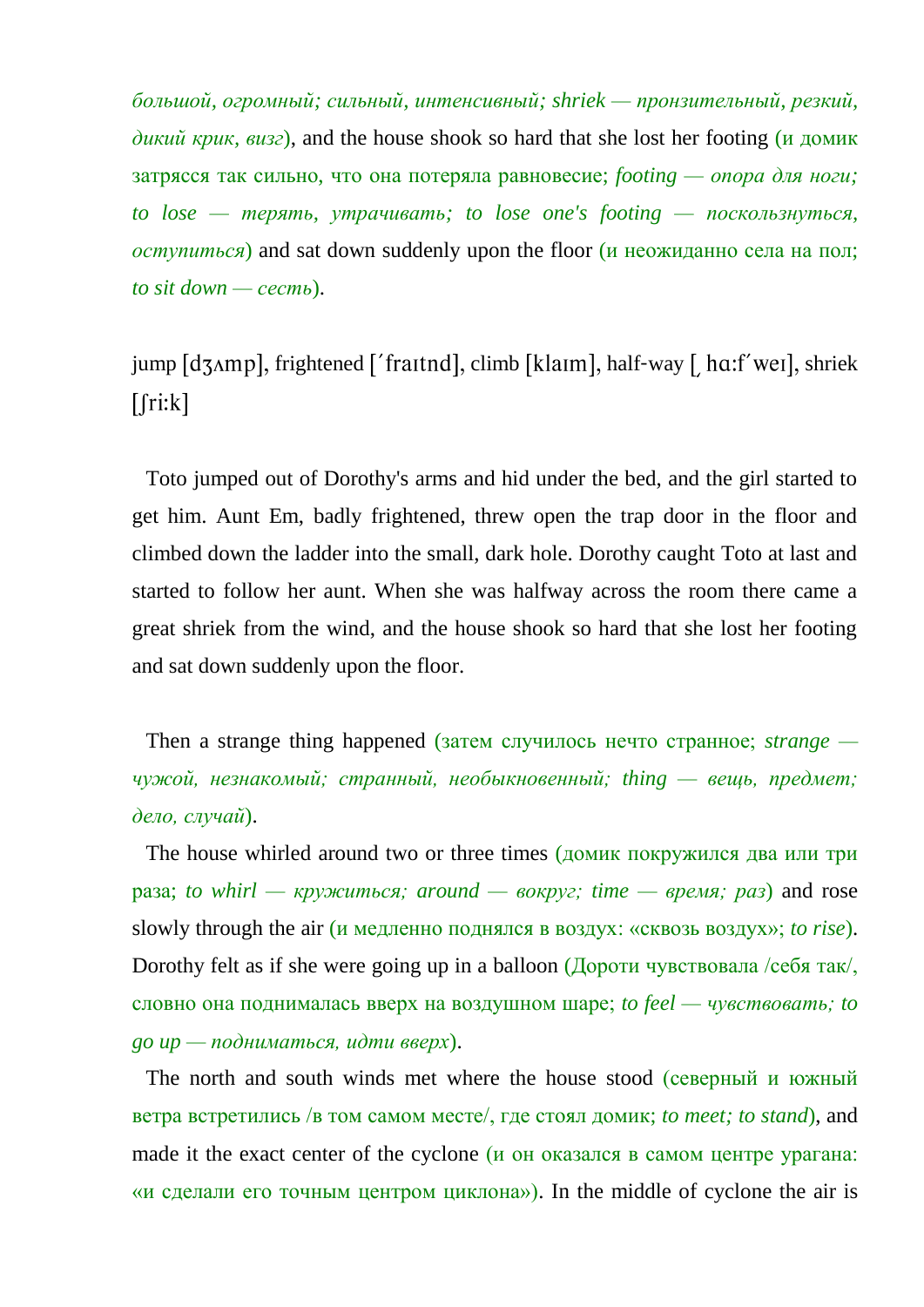generally still (в середине урагана воздух обычно неподвижный; *middle середина, центральная часть чего-либо; still — бесшумный, тихий; неподвижный*), but the great pressure of the wind on every side of the house raised it up higher and higher (но огромное давление ветра на каждую сторону домика поднимало его все выше и выше; *side — сторона, бок; to raise*), until it was at the very top of the cyclone (пока он не оказался на самой вершине урагана; *top — верх, вершина, верхушка*); and there it remained and was carried miles and miles away (и там он остался, и был унесен на многие мили: «на мили и мили» прочь; *to remain — оставаться; to carry — нести; to carry away — уносить: «нести прочь»*) as easily as you could carry a feather (так же легко, как /вы могли бы перенести/ перышко).

happen  $\lceil \frac{\ln(\Theta)}{n} \rceil$ , through  $\lceil \theta \rceil$  halloon  $\lceil \theta \rceil$  has  $\lceil \ln(\Theta) \rceil$ , south  $[sau\theta]$ , exact  $[ig'zækt]$ , pressure  $['pre\beta]$ , feather  $['fe\delta\vartheta]$ 

Then a strange thing happened.

The house whirled around two or three times and rose slowly through the air. Dorothy felt as if she were going up in a balloon.

The north and south winds met where the house stood, and made it the exact center of the cyclone. In the middle of a cyclone the air is generally still, but the great pressure of the wind on every side of the house raised it up higher and higher, until it was at the very top of the cyclone; and there it remained and was carried miles and miles away as easily as you could carry a feather.

It was very dark, and the wind howled horribly around her (было очень темно, и ветер страшно завывал /со всех сторон/ вокруг нее; *to howl — выть, завывать, стонать /о ветре/; horribly — ужасно, страшно; horrible жуткий, страшный, ужасный*), but Dorothy found she was riding quite easily (но Дороти обнаружила, что она довольно легко парила /по небу/; *to find находить, встречать; обнаруживать; to ride — ехать верхом; парить,*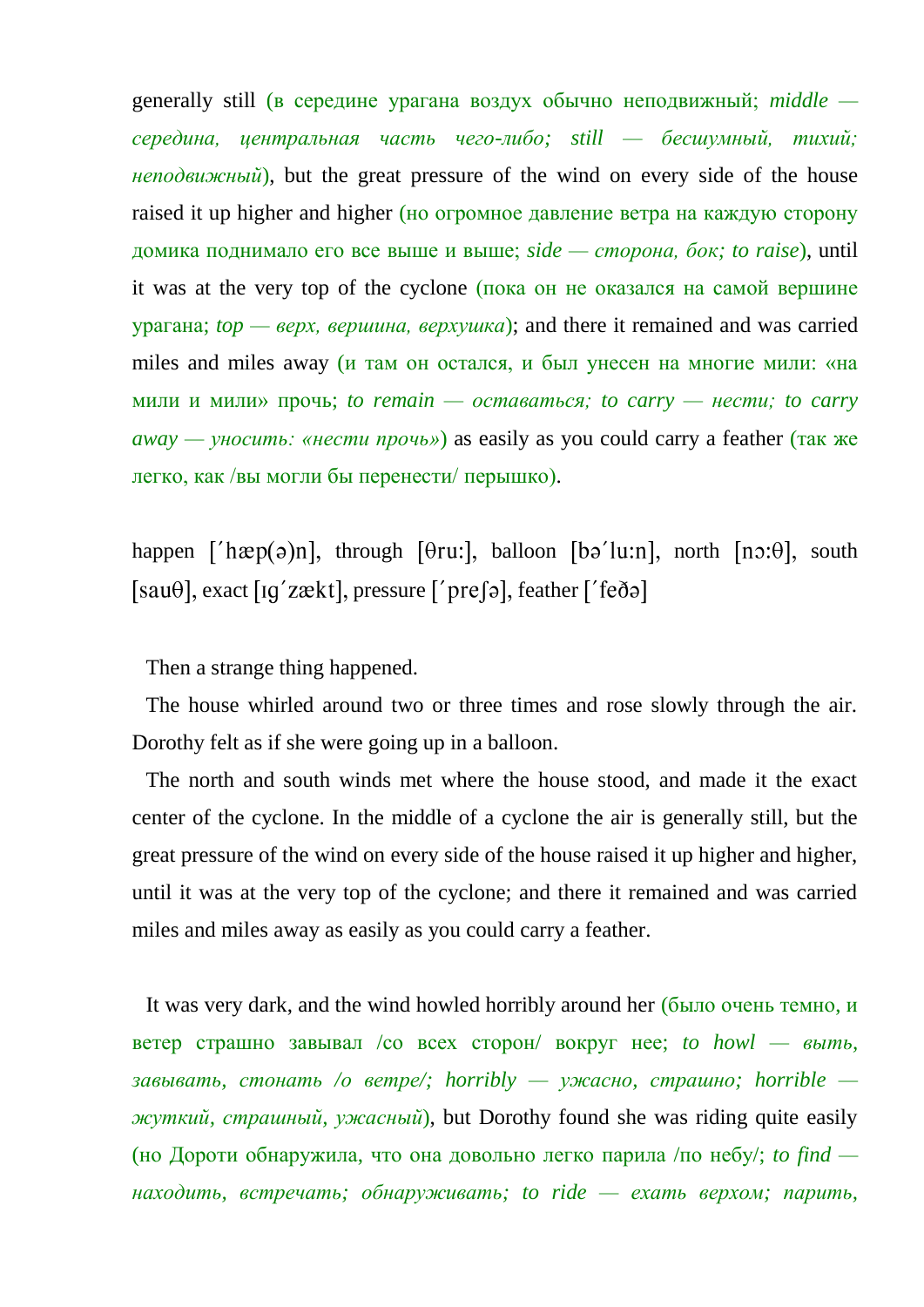*плыть, скользить*). After the first few whirls around (после первых нескольких оборотов; *whirl — кружение; вихрь, завихрение*), and one other time when the house tipped badly (и еще одного раза, когда дом сильно наклонился; *to tip наклоняться, склоняться*), she felt as if she were being rocked gently (она почувствовала себя так, словно ее легко укачивало; *as if — как если бы, словно; to rock — качать, колебать; убаюкивать, укачивать*), like a baby in a cradle (как ребенка в колыбели).

Toto did not like it (Тото это не понравилось). He ran about the room, now here, now there, barking loudly (он бегал по комнате, то тут, то там, громко лая; *to run; to bark*); but Dorothy sat quite still on the floor (а Дороти спокойно сидела на полу) and waited to see what would happen (и ожидала /увидеть/, что произойдет /дальше/; *what will happen — что произойдет /при рассказе в настоящем времени/, what would happen — что произойдет /при рассказе в прошедшем времени/*).

howl [haul], horribly ['horabli], cradle [kreidl], barking ['ba:kin], loudly  $[$ 'laudl $I$ ]

It was very dark, and the wind howled horribly around her, but Dorothy found she was riding quite easily. After the first few whirls around, and one other time when the house tipped badly, she felt as if she were being rocked gently, like a baby in a cradle.

Toto did not like it. He ran about the room, now here, now there, barking loudly; but Dorothy sat quite still on the floor and waited to see what would happen.

Once Toto got too near the open trap door, and fell in (один раз Тото подбежал слишком близко к открытому люку и упал в него; *to fall*); and at first the little girl thought she had lost him (и поначалу маленькая девочка подумала, что она потеряла его; *to think; to lose*). But soon she saw one of his ears sticking up through the hole (но вскоре она увидела, что одно его ухо: «одно из его ушей»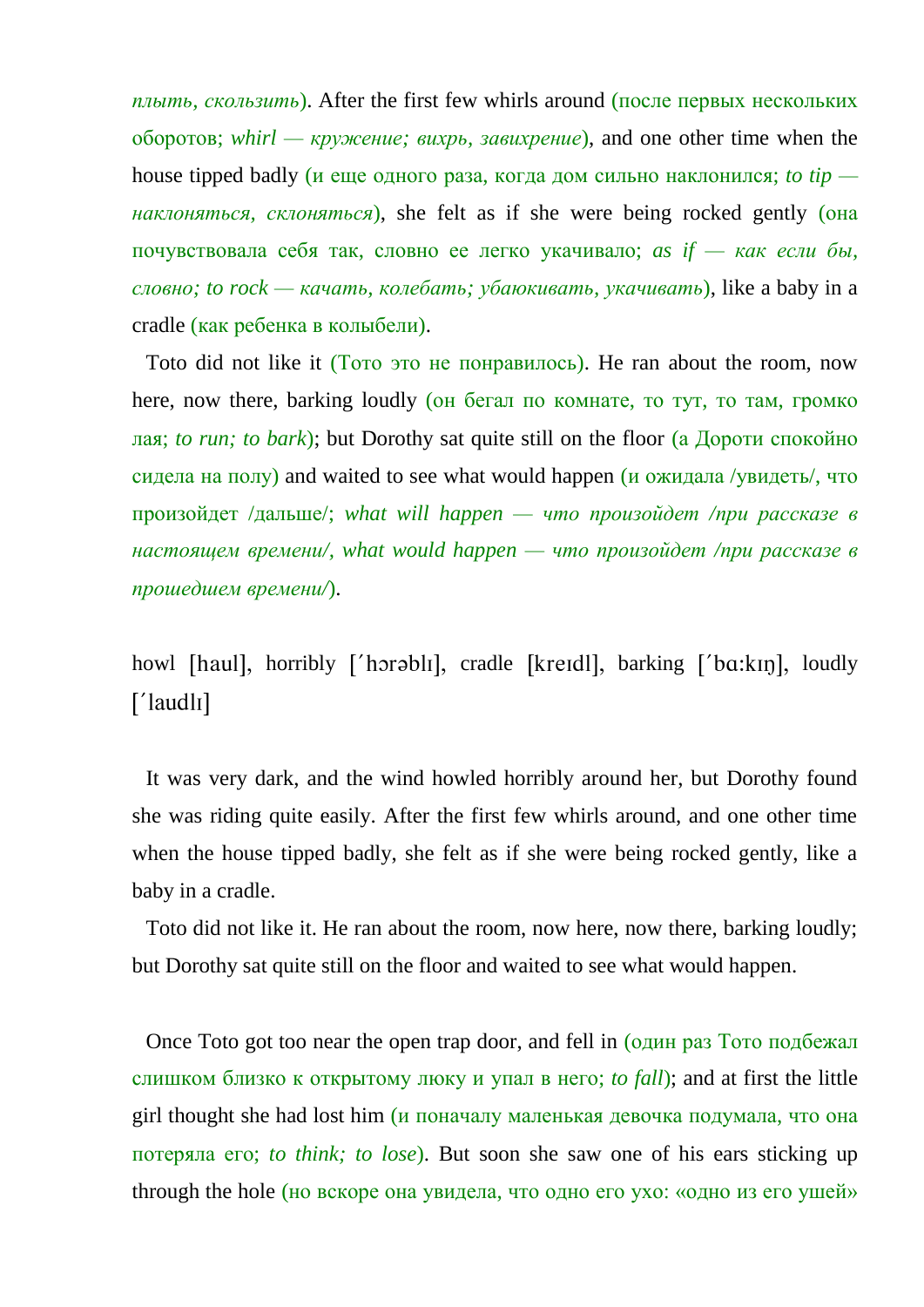торчит в люке: «сквозь/через отверстие»; *to stick up — выдаваться, торчать*), for the strong pressure of the air was keeping him up so that he could not fall (ибо сильное давление воздуха поддерживало его так, что он не мог упасть).

She crept to the hole (она подползла к люку; *to creep — ползать, ползти*), caught Toto by the ear (схватила Тото за ухо; *to catch*), and dragged him into the room again (и /снова/ втащила его в комнату; *to drag — тянуть, тащить, волочить*), afterward closing the trap door so that no more accidents could happen (после чего /она/ закрыла люк, чтобы больше не произошло: «не могло произойти» никаких неожиданностей; *accident — несчастный случай, катастрофа*).

thought  $[\theta x:1]$ , ear  $[\alpha x:1]$ , air  $[\alpha x:1]$ , afterward  $(\alpha x:1]$ ,  $[\alpha x:1]$  $accident['æksId(ə)nt]$ 

Once Toto got too near the open trap door, and fell in; and at first the little girl thought she had lost him. But soon she saw one of his ears sticking up through the hole, for the strong pressure of the air was keeping him up so that he could not fall.

She crept to the hole, caught Toto by the ear, and dragged him into the room again, afterward closing the trap door so that no more accidents could happen.

Hour after hour passed away (проходил час за часом; *to pass — идти, проходить; проходить, пролетать /о времени/*), and slowly Dorothy got over her fright (и Дороти медленно переборола свой страх; *to get over — перейти, перелезть; преодолеть /трудности/*); but she felt quite lonely (но она чувствовала себя совершенно одинокой; *to feel — чувствовать; чувствовать себя*), and the wind shrieked so loudly all about her that she nearly became deaf (и ветер завывал настолько громко со всех сторон вокруг нее, что она чуть не оглохла: «чуть не стала глухой»; *to become — становиться*). At first she had wondered if she would be dashed to pieces (поначалу она раздумывала,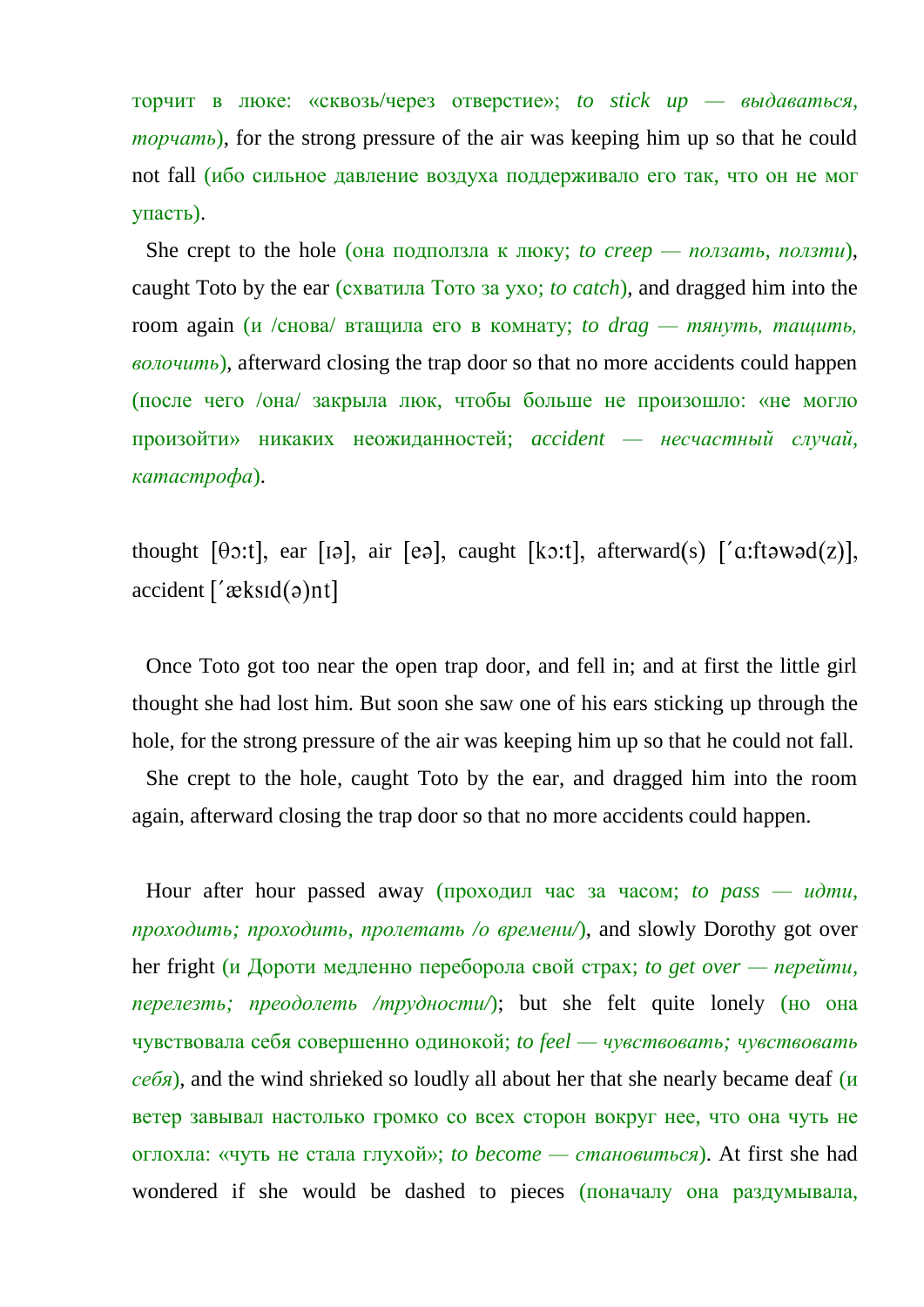разобьется ли она на кусочки; *to wonder — удивляться; интересоваться, желать знать, задаваться вопросом; to dash — наносить сокрушающий удар, разбивать вдребезги*) when the house fell again (/в тот момент/, когда домик снова упадет; *to fall*); but as the hours passed and nothing terrible happened (но после того, как прошло несколько часов и ничего ужасного не случилось), she stopped worrying (она перестала волноваться; *to worry беспокоиться, волноваться*) and resolved to wait calmly and see what the future would bring (и решила спокойно подождать и посмотреть, что принесет /ей/ будущее; *to resolve — решать, принимать решение; calm — спокойный*).

slowly ['slauli], fright [frait], quite [kwait], lonely ['launli], deaf [def], wonder  $\lceil$ 'w $\land$ ndə $\rceil$ , terrible  $\lceil$ 'terəbl $\rceil$ , future  $\lceil$ 'f $\lceil u: t \rceil$ ə $\lceil u \rceil$ 

Hour after hour passed away, and slowly Dorothy got over her fright; but she felt quite lonely, and the wind shrieked so loudly all about her that she nearly became deaf. At first she had wondered if she would be dashed to pieces when the house fell again; but as the hours passed and nothing terrible happened, she stopped worrying and resolved to wait calmly and see what the future would bring.

At last she crawled over the swaying floor to her bed (наконец она проползла по раскачивающемуся полу к своей кровати; *to crawl — ползать; медленно, с трудом продвигаться; to sway — качаться, колебаться*), and lay down upon it (и легла на нее; *to lie down — лечь*); and Toto followed and lay down beside her (и Тото последовал /за ней/ и лег возле нее).

In spite of the swaying of the house and the wailing of the wind (несмотря на раскачивание домика и завывание ветра), Dorothy soon closed her eyes and fell fast asleep (Дороти вскоре закрыла глаза и крепко заснула; *to fall asleep засыпать; asleep — спящий; sleep — сон*).

crawl [krɔ:], swaying ['swelln], beside  $[b_1$ 'said]